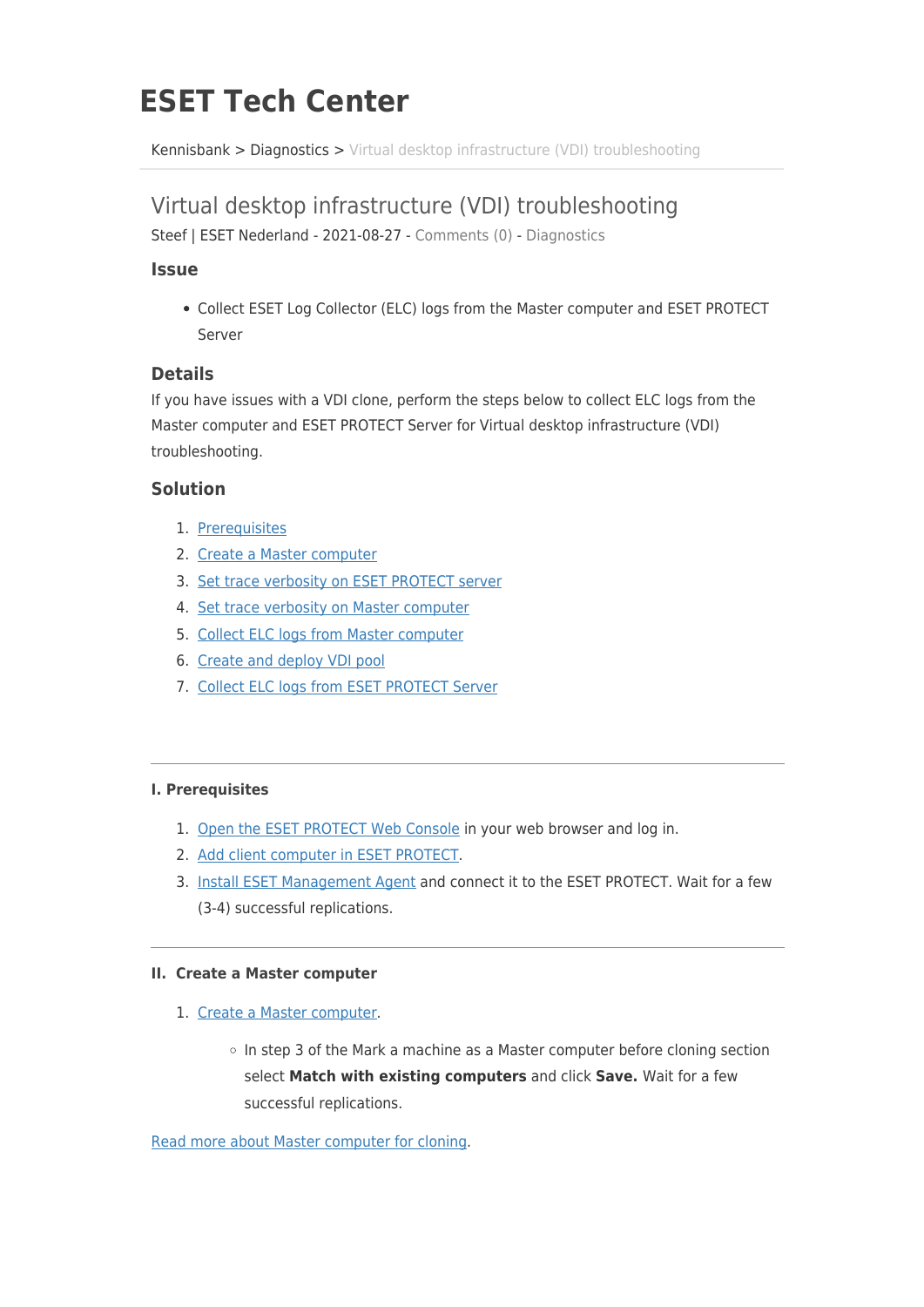#### **III. Set trace verbosity on ESET PROTECT Server**

- 1. Click **More** → **Server Settings** and expand **Advanced Settings**.  $\pmb{\times}$
- 2. Scroll down and in the **Logging** section, select **Trace** from the **Trace log verbosity** drop-down menu. Click **Save** .  $\pmb{\times}$

#### **IV. Set trace verbosity on Master computer**

- 1. Click **Computers** and select the desired Group of computers (in this example, **Windows computers**). Click the computer that you have previously marked as the Master computer in [step 2](https://support.eset.com/en/kb8108-virtual-desktop-infrastructure-vdi-troubleshooting#createMasterPC) of the Set trace verbosity on ESET PROTECT Server section and click **Manage Policies**.  $\pmb{\times}$
- 2. Click **Create & Add Policy**.  $\vert x \vert$
- 3. Type a name for a new policy in the **Name** field (the **Description** field is optional) and click **Settings**.
	- $\pmb{\times}$
- 4. From the drop-down menu, select **ESET Management Agent** and then expand **Advanced Settings.**

- 5. Scroll down and in the **Logging** section, select **Trace** from the **Trace log verbosity** drop-down menu. Click **Assign**.
- $\pmb{\times}$ 6. Click **Finish**. Your policy settings will be applied to the Master computer.  $\pmb{\times}$

#### **V. Collect ELC logs from Master computer**

1. [Collect the ESET Log Collector logs](https://techcenter.eset.nl/nl/kb/articles/how-do-i-use-eset-log-collector) from the Master computer.

#### **VI. Create and deploy VDI pool**

- 1. [Create and deploy a VDI pool](https://help.eset.com/protect_admin/81/en-US/support_vdi.html).
- 2. Run a few machines from the VDI pool. Wait for 3-5 replications of the Agent.